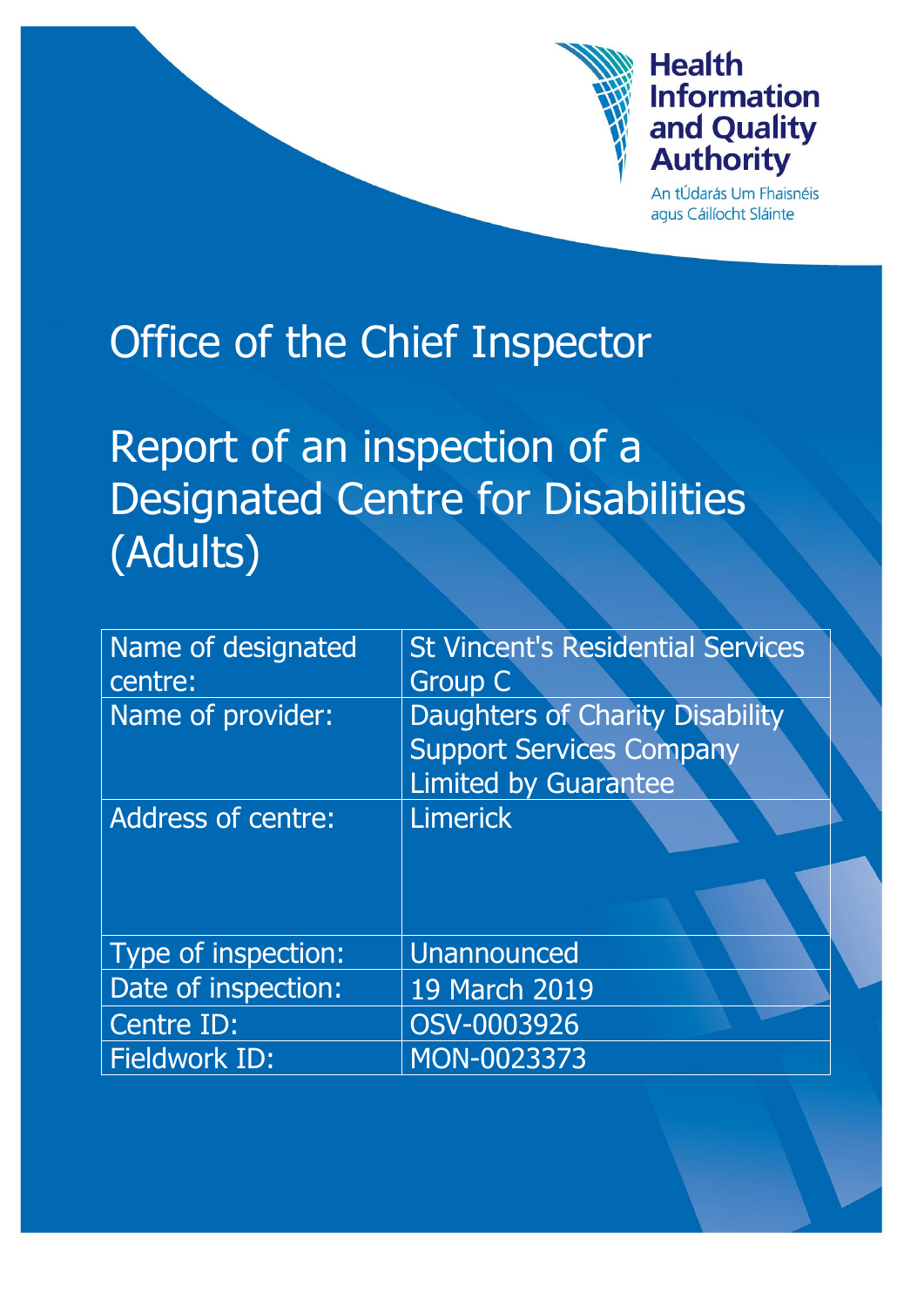# About the designated centre

The following information has been submitted by the registered provider and describes the service they provide.

This service provides residential accommodation to six male and female residents with moderate to severe intellectual disability with behaviours that challenge. The designated centre is a six-bedded bungalow located in a cul de sac on a campus based on the outskirts of a city. The house had two sitting areas, a kitchen, two shower rooms, an office and a garden.

#### **The following information outlines some additional data on this centre.**

| Current registration end<br>date:                 | 25/01/2021 |
|---------------------------------------------------|------------|
| Number of residents on the<br>date of inspection: |            |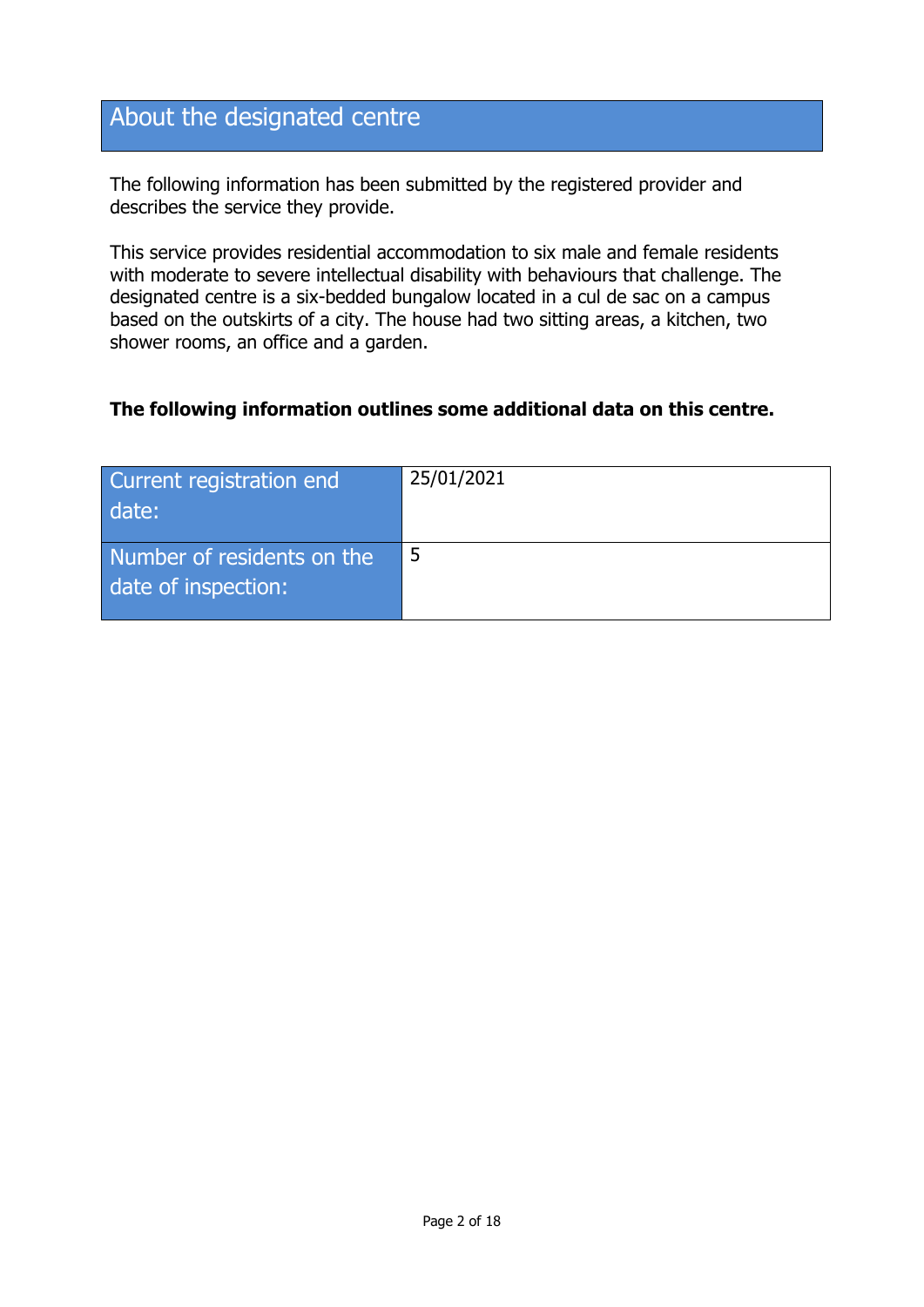# How we inspect

This inspection was carried out to assess compliance with the Health Act 2007 (as amended), the Health Act 2007 (Care and Support of Residents in Designated Centres for Persons (Children and Adults) with Disabilities) Regulations 2013, and the Health Act 2007 (Registration of Designated Centres for Persons (Children and Adults with Disabilities) Regulations 2013 - 2015 as amended. To prepare for this inspection the inspector of social services (**hereafter referred to as inspectors**) reviewed all information about this centre. This included any previous inspection findings, registration information, information submitted by the provider or person in charge and other unsolicited information since the last inspection.

As part of our inspection, where possible, we:

- **speak with residents and the people who visit them to find out their** experience of the service,
- talk with staff and management to find out how they plan, deliver and monitor the care and support services that are provided to people who live in the centre,
- **•** observe practice and daily life to see if it reflects what people tell us,
- **F** review documents to see if appropriate records are kept and that they reflect practice and what people tell us.

In order to summarise our inspection findings and to describe how well a service is doing, we group and report on the regulations under two dimensions of:

#### **1. Capacity and capability of the service:**

This section describes the leadership and management of the centre and how effective it is in ensuring that a good quality and safe service is being provided. It outlines how people who work in the centre are recruited and trained and whether there are appropriate systems and processes in place to underpin the safe delivery and oversight of the service.

#### **2. Quality and safety of the service:**

This section describes the care and support people receive and if it was of a good quality and ensured people were safe. It includes information about the care and supports available for people and the environment in which they live.

A full list of all regulations and the dimension they are reported under can be seen in Appendix 1.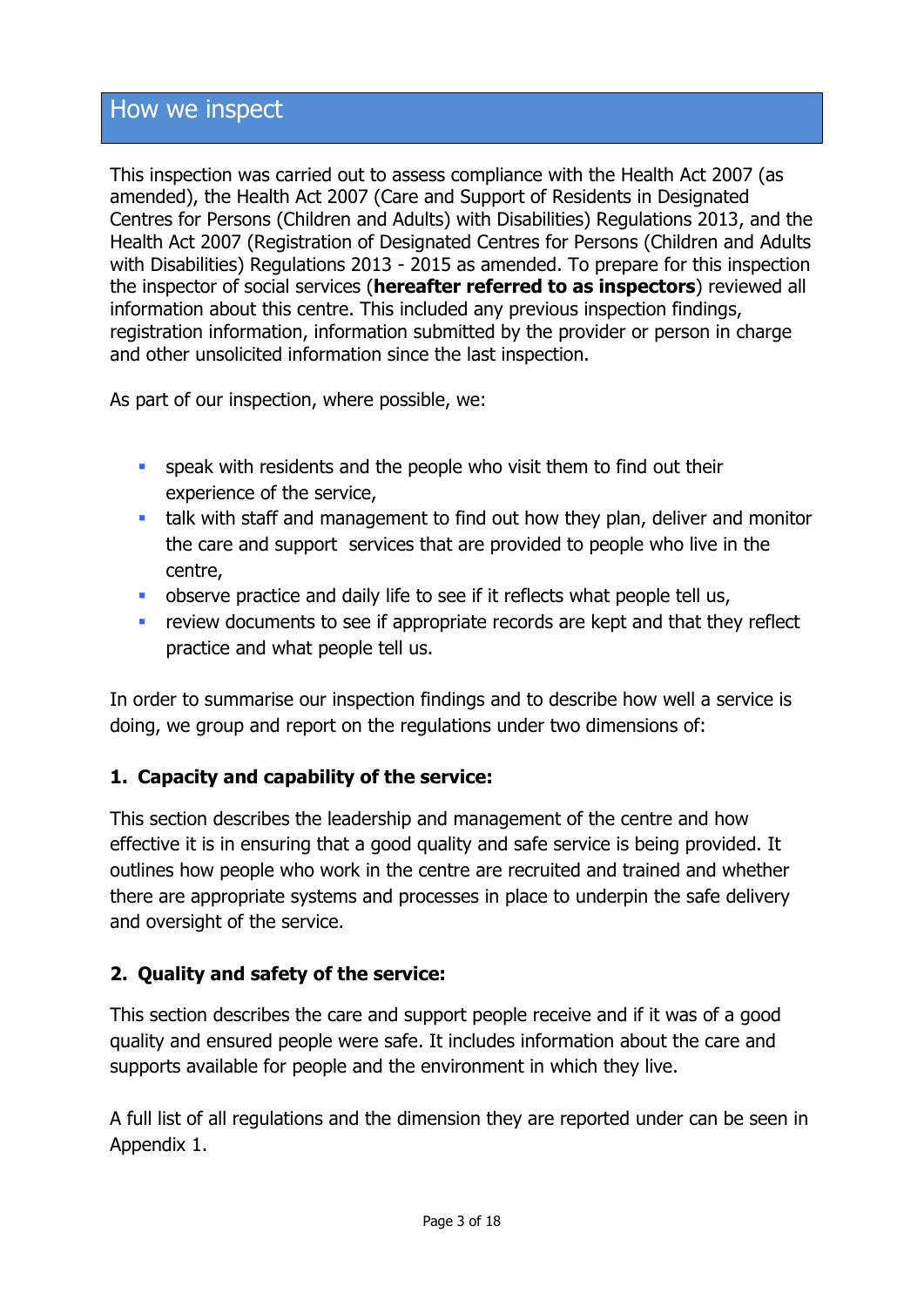# **This inspection was carried out during the following times:**

| Date          | Times of<br>Inspection  | Inspector          | Role |
|---------------|-------------------------|--------------------|------|
| 19 March 2019 | 09:00hrs to<br>16:30hrs | Michael O'Sullivan | Lead |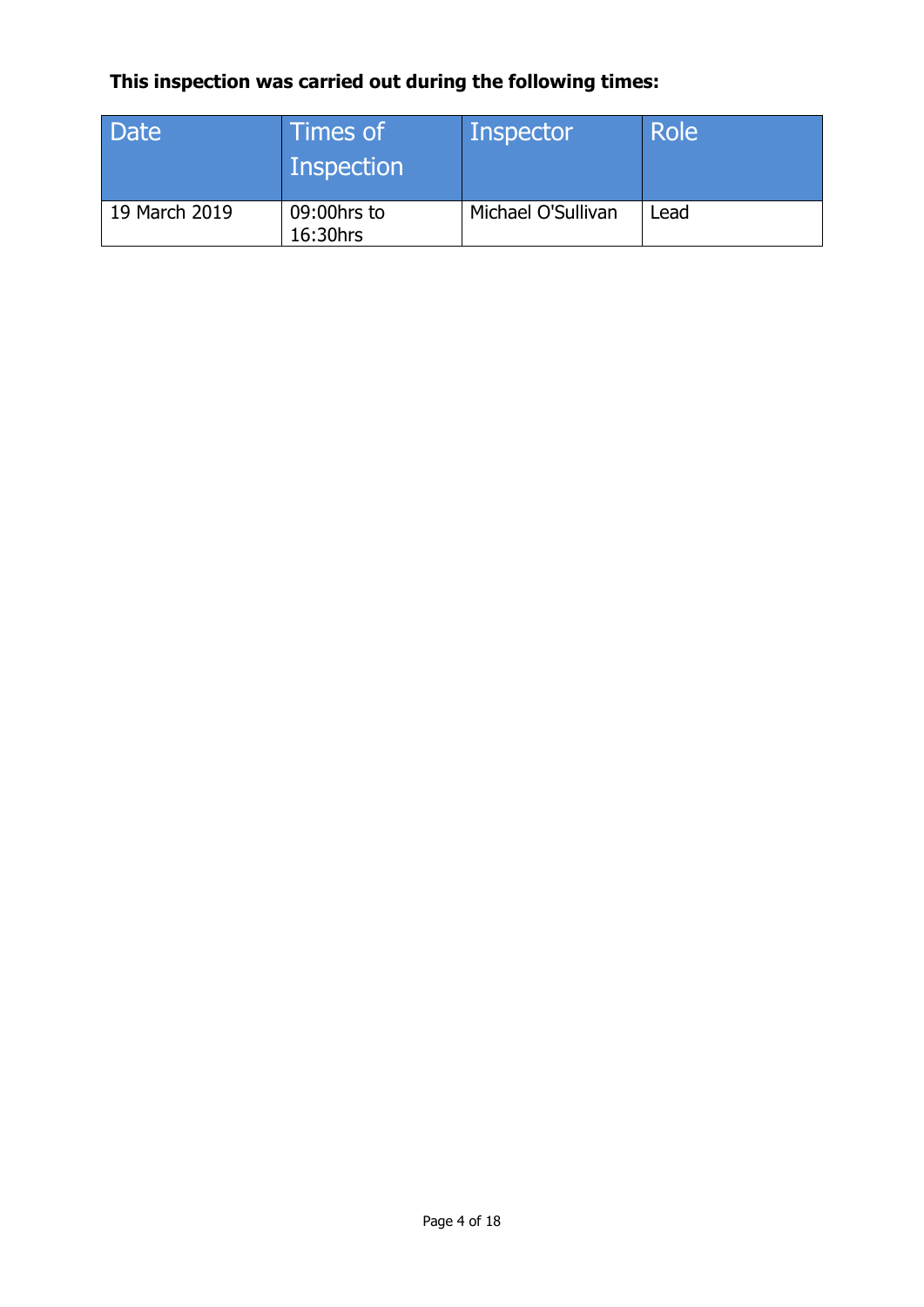#### **Views of people who use the service**

The inspector met with all residents on the day of inspection. Only one resident engaged in verbal communication with the inspector. This resident was moving into an independent apartment within the designated centre. The resident was happy that their request had been resourced and achieved. The resident looked forward to occupying the apartment that week as they had waited a considerable period of time. The resident hoped to progress to living in a community setting in time and acknowledged the role of staff in supporting and advocating to achieve these goals. The inspector met with the relative of one resident who reported positively on the activation and care of their relative, the flexibility of staff to support home visits, and the input of all staff who were regarded as very kind and helpful.

## **Capacity and capability**

The inspector witnessed evidence of a good quality service provided to residents by staff who strived to promote person centred care while affording residents recreation, activation and activities based on choice. Advocacy, residents' rights and the continued development of a social role for each resident were prioritised

There was evidence of a supportive management structure in place that was effective in managing all aspects of the designated centre. The provider was committed to ongoing improvement through audit, annual review and follow up actions. Direct supervision and development of nurse managers were supported by the clinical nurse manager 3 with overall responsibility for the service. A formal clinical supervision process was in the progress, introduced by the person in charge, for all staff in the centre.

The registered provider had in place a statement of purpose that reflected the services and facilities available to residents. The statement of purpose was up to date and on the day of inspection was subject to review to reflect the development of an apartment facility within the designated centre. Floor plans and fire evacuation plans were also under review to reflect these changes.

The person in charge was experienced, skilled and qualified to meet the needs of managing the designated centre and was supported in the role by a clinical nurse manager 1.

Many residents required one to one supervision to ensure their safety. Activities of daily living required the presence of two staff members. The registered provider had made provision for the assignment of an additional staff member to the designated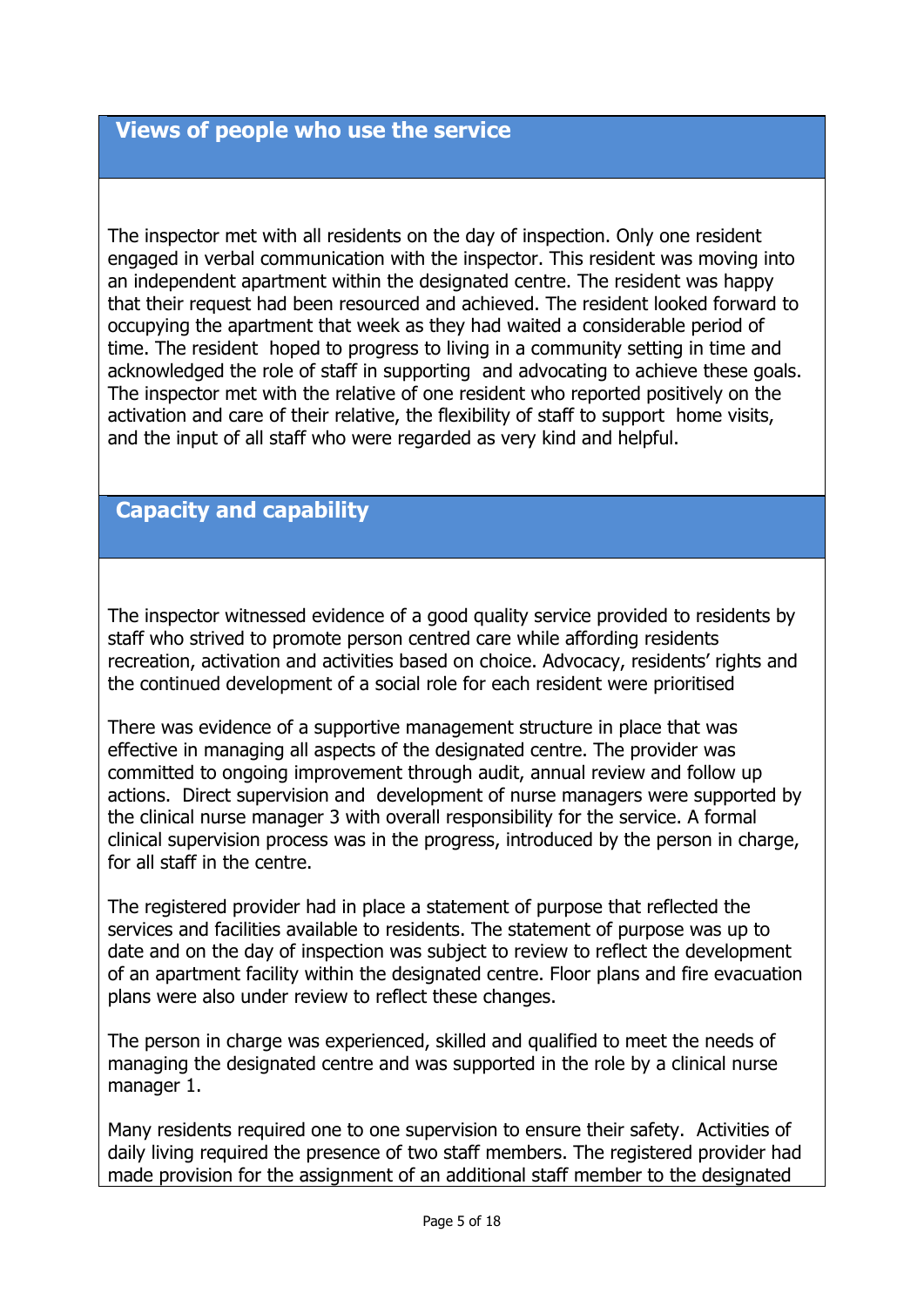centre to assist with activities and reduce negative interactions between some residents. The inspector noted that insufficient staff resources at times during the week had an impact for the residents as there was not sufficient staff numbers to support the residents with all activities of daily living.

The registered provider had in place a system of training that ensured all staff were trained in fire and safety, managing behaviours that challenge and the safeguarding of residents. There was evidence that staff had undertaken training in medication management, basic life support, infection control and manual handling.

Very few complaints had been made against the designated centre and the last recorded complaint by a resident was made in 2016. This complaint was observed to have been dealt with effectively and to the satisfaction of the resident. One family member who spoke with the inspector on the day was very complimentary of the service, the staff and the supports given to their relative to avail of activities within the service as well as facilitate visits home. The inspector noted that there was an easy to read complaints policy available as well as a charter of rights for residents. Advocacy and complaints were a regular agenda item recorded on resident meeting minutes. These minutes were also presented by staff members at an overall advocacy meeting facilitated by the clinical nurse manager 3, who had responsibility for the service.

The provider had a directory of residents in place for the designated centre. Information relating to a resident who had recently transferred out of the designated centre was still in place and the person in charge undertook to address this matter. Each resident had a specific contract of care in place that was signed by their next of kin.

### Regulation 14: Persons in charge

The registered provider had appointed a person in charge who had the necessary skills, qualifications and experience to manage the designated centre.

Judgment: Compliant

Regulation 15: Staffing

The registered provider had in place qualified and skilled staff to meet the assessed needs of residents, however, the resources employed did not provide for full-time staffing which removed staff from direct resident care and contact.

Judgment: Substantially compliant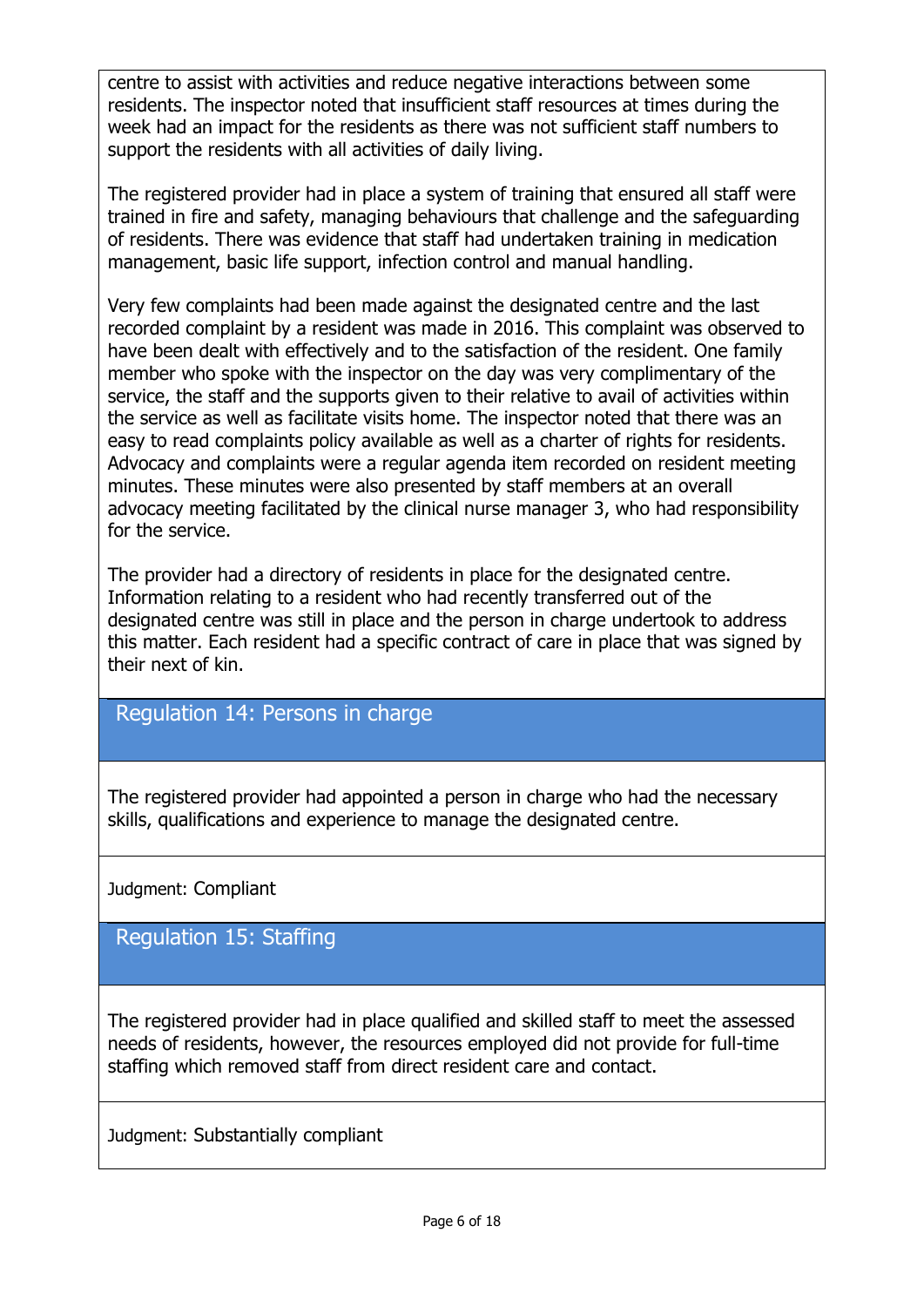## Regulation 16: Training and staff development

The person in charge ensured that staff had access to appropriate training and all staff were properly supervised.

Judgment: Compliant

Regulation 19: Directory of residents

The registered provider had established a directory or residents, however it was not maintained to reflect the residents on the day of inspection.

Judgment: Substantially compliant

Regulation 23: Governance and management

The registered provider had a clear and defined management structure in place within the designated centre which detailed lines of authority and accountability.

Judgment: Compliant

Regulation 24: Admissions and contract for the provision of services

The registered provider had an agreed written contract with each resident, outlining terms and conditions of residency.

Judgment: Compliant

Regulation 3: Statement of purpose

The registered provider had in place a current statement of purpose in line with schedule 1 requirements.

Judgment: Compliant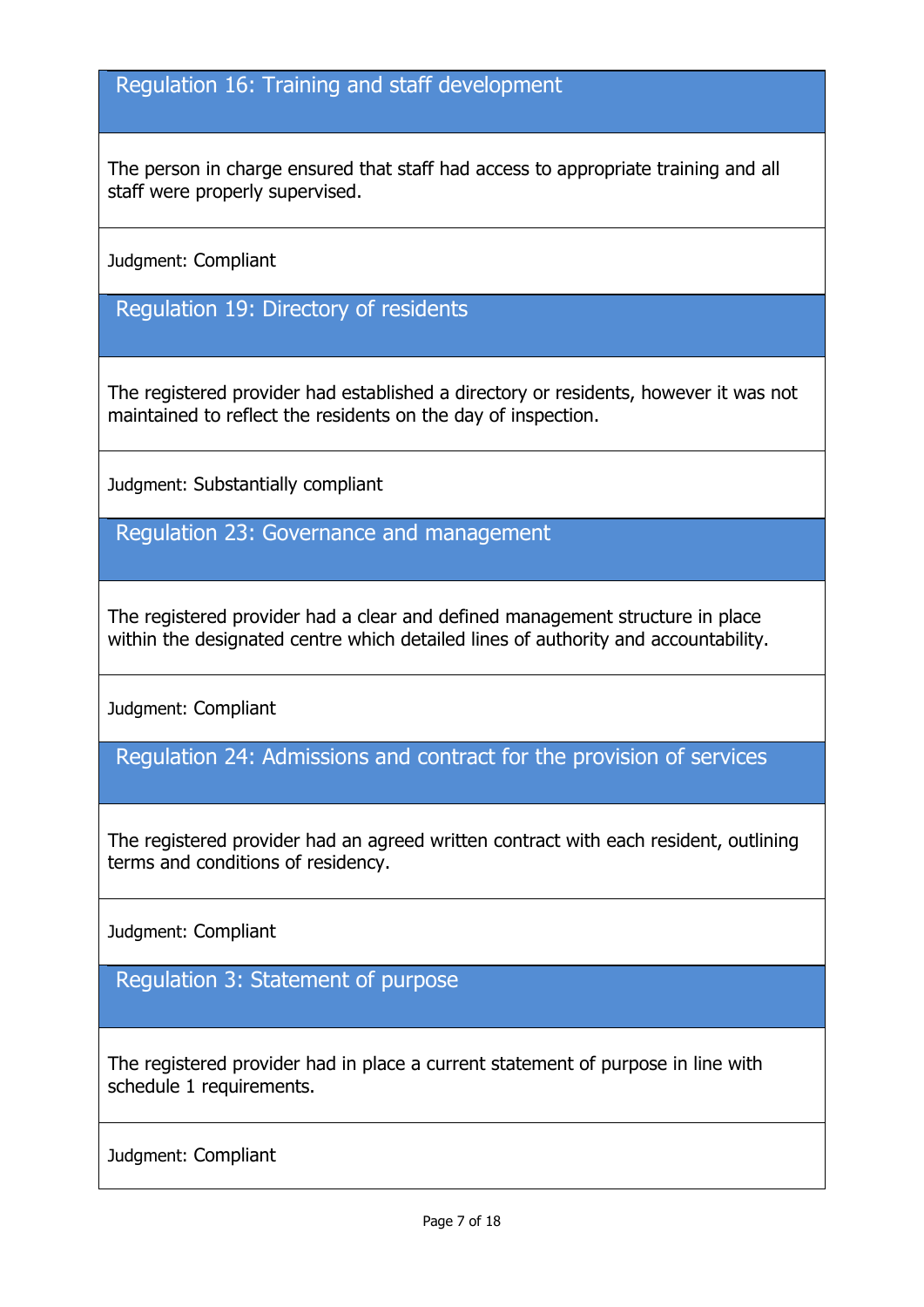#### Regulation 31: Notification of incidents

The person in charge had provided to the Chief Inspector all notifications pertaining to adverse incidents.

Judgment: Compliant

Regulation 34: Complaints procedure

The registered provider had in place an effective complaints procedure, which included an appeals process.

Judgment: Compliant

**Quality and safety**

The inspector observed a well managed service that was person centred. Staff focus was very much on the overall provision of care and activities to ensure residents had a safe and meaningful day. Staff interventions were observed to be kind, respectful and non intrusive. The physical environment caused some limitations to the residents overall quality of life, which staff worked at minimising the effects.

Residents had access to a range of activities supported by staff. All residents were young and physically active and favoured outdoor activities that included walks, swimming and attending parks. Each resident had a defined and active social role within the designated centre, which they appeared to be proud of, as well as enjoy doing.

Each resident had a comprehensive healthcare plan in place. Medical treatment was delivered in a timely fashion through a General Practitioner of choice. Each resident had the direct input from a range of allied health professionals. Health screening and health checks were available to residents and there was good evidence that staff observed and recorded residents responses to medication.

There was evidence of a good standard of individual care planning for each resident. Care planning incorporated safeguarding plans, intimate care plans and health and social care needs. Residents goals were subject to review and each goal and its progress was tracked monthly. There was evidence of multidisciplinary input to care planning and review. Each resident had a comprehensive hospital passport, however it was evident that these passports required updating.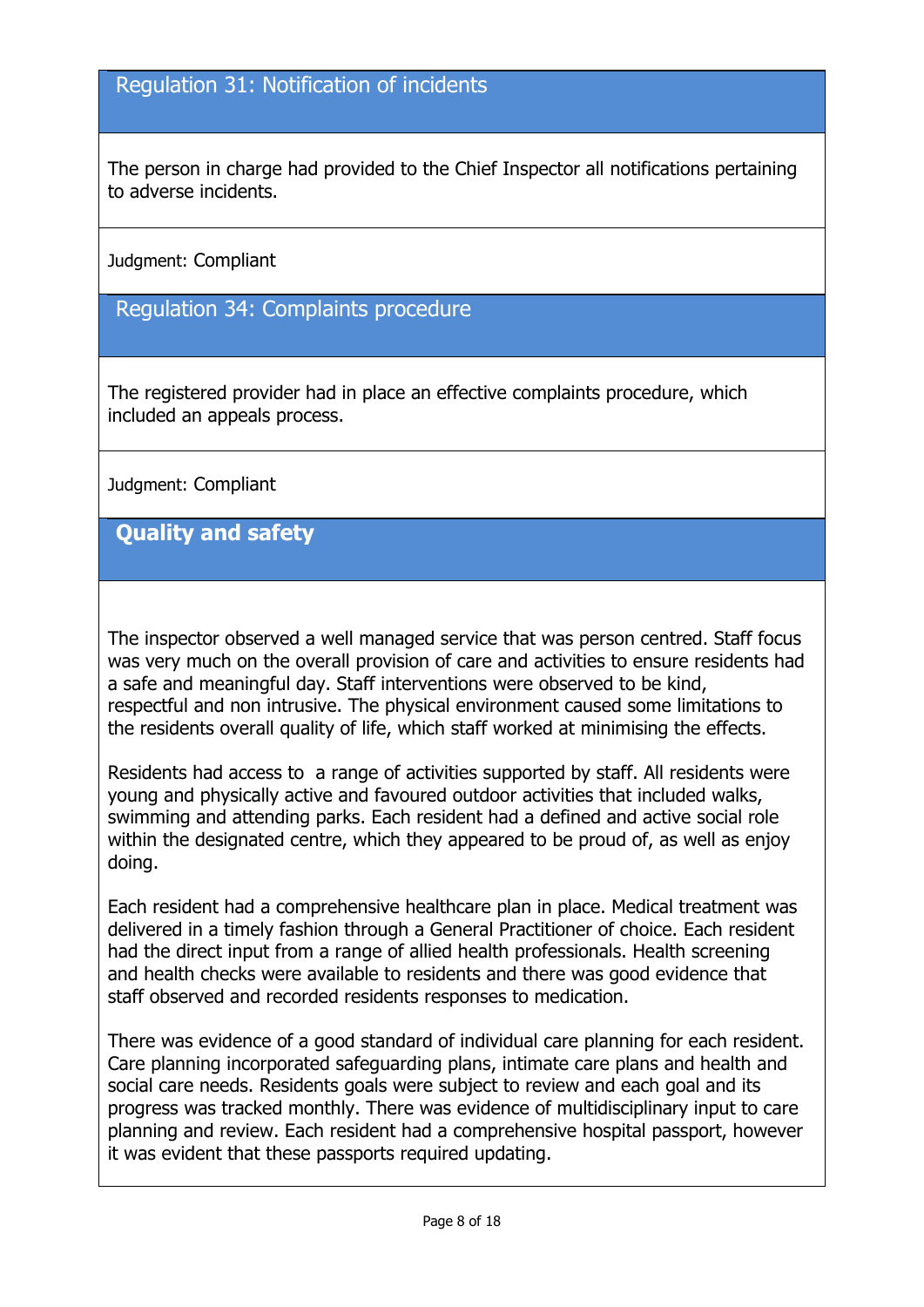The premises were observed to be small and restrictive to the number and needs of young adults who were physically very active. One residents' bedroom was too small and had no external view. This remained an ongoing finding from previous inspections. The décor within the centre required upgrading as the interior was subject to significant and continual wear and tear. One resident was in the final stages of transitioning to a designated apartment that had been configured within the designated centre. The resident stated that this development would provide them with a quieter environment and the independence to move again in time to a community dwelling. This resident was also happy that they would have additional space to accommodate literature and books they enjoyed reading. This facility had previously been unfulfilled on previous inspections due to resource restrictions. The provider had in place systems to manage fire and safety and the safe evacuation of residents.

Staff were in receipt of training to effectively support residents to manage behaviours that challenge and staff were in the process of training in interventions where refresher training was required. Some staff were in receipt of theoretical training and breakaway techniques. In light of the level of complex and challenging behaviour evident by some residents, it was necessary that all staff working in the designated centre undertake a full training course to promote both resident and staff safety. It was evident and observed on inspection that staff implemented the least restrictive practice and all interventions were consistent and afforded residents to self regulate behaviours in an environment as low stimulus as possible.

All communication with residents and staff was observed to be respectful, unhurried and appropriate to residents level of understanding and ability. Each resident had a communications passport and staff demonstrated excellent knowledge of residents needs based on utterances and gestures. Television was available to residents in a communal sitting room and in bedrooms by choice. Information was available in easy to read format documentation within the nurses office. It was observed that residents did not like posters or notices displayed on the premises interior walls.

Visits were encouraged and staff made great efforts to ensure that residents were assisted and transported home for weekend leave and day visits to relatives. Special events and birthdays were facilitated in the day service attached to the designated centre.

All monies held for residents were used only for the purposes of buying items for the named resident. All transactions were overseen by the person in charge and countersigned by another staff member. All transactions were evidenced by a receipt. Each resident had adequate space to store personal possessions within their bedroom.

Residents had access to a variety of food and personal choice was facilitated. It was evident that residents enjoyed eating out as well as ordering takeaway food. Residents were supported to maintain or loss weight subject to their healthcare plan. Food intake was closely monitored and recorded. There was dietetic and speech and language assessment and input for residents who experienced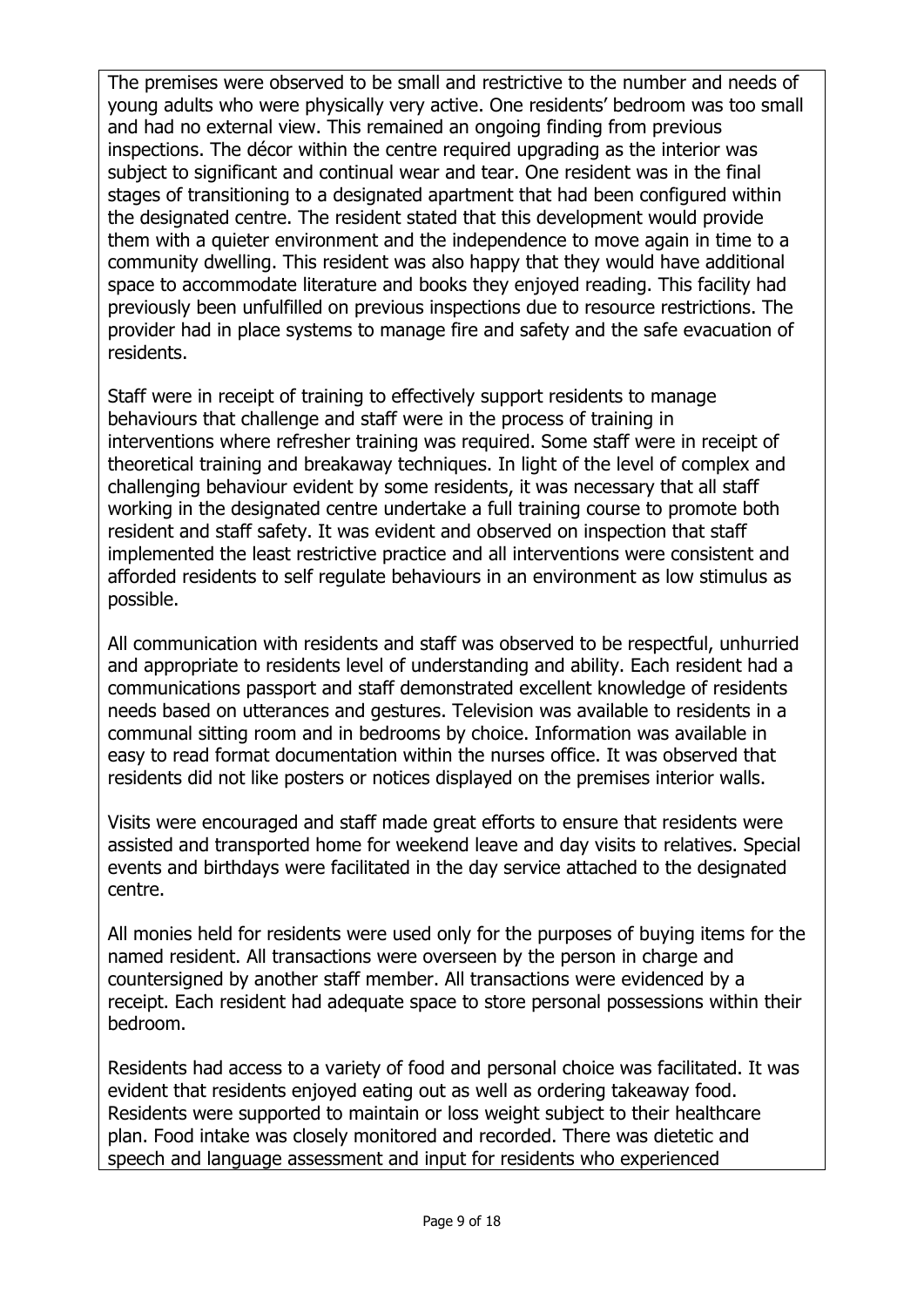swallowing difficulties.

The person in charge had systems in place to manage medications within the designated centre. Drug prescription charts were clear, properly signed and listed maximum doses for as required medications. All medications were properly and securely stored and a pharmacist attended the designated centre. Unused medications were returned to the pharmacy in a secure container.

There was evidence of a comprehensive policy in place to prevent infection in the designated centre. Staff hygiene practices were observed to be of a good standard. The provider had a comprehensive health and safety statement in place that also incorporated a risk register specific to the designated centre. The risk register was in date, subject to review and read and signed by all staff members. Persons responsible for actions were named by job designation.

### Regulation 10: Communication

The registered provider ensured that each resident was assisted and supported to communicate in accordance with the residents' needs and wishes.

Judgment: Compliant

Regulation 11: Visits

The person ensured that residents were free to receive visits without restriction.

Judgment: Compliant

Regulation 12: Personal possessions

The person in charge ensured that where possible, residents had their own furnishings and personal possessions with adequate space to accommodate them.

Judgment: Compliant

Regulation 13: General welfare and development

The registered provider ensured each resident had appropriate care and support in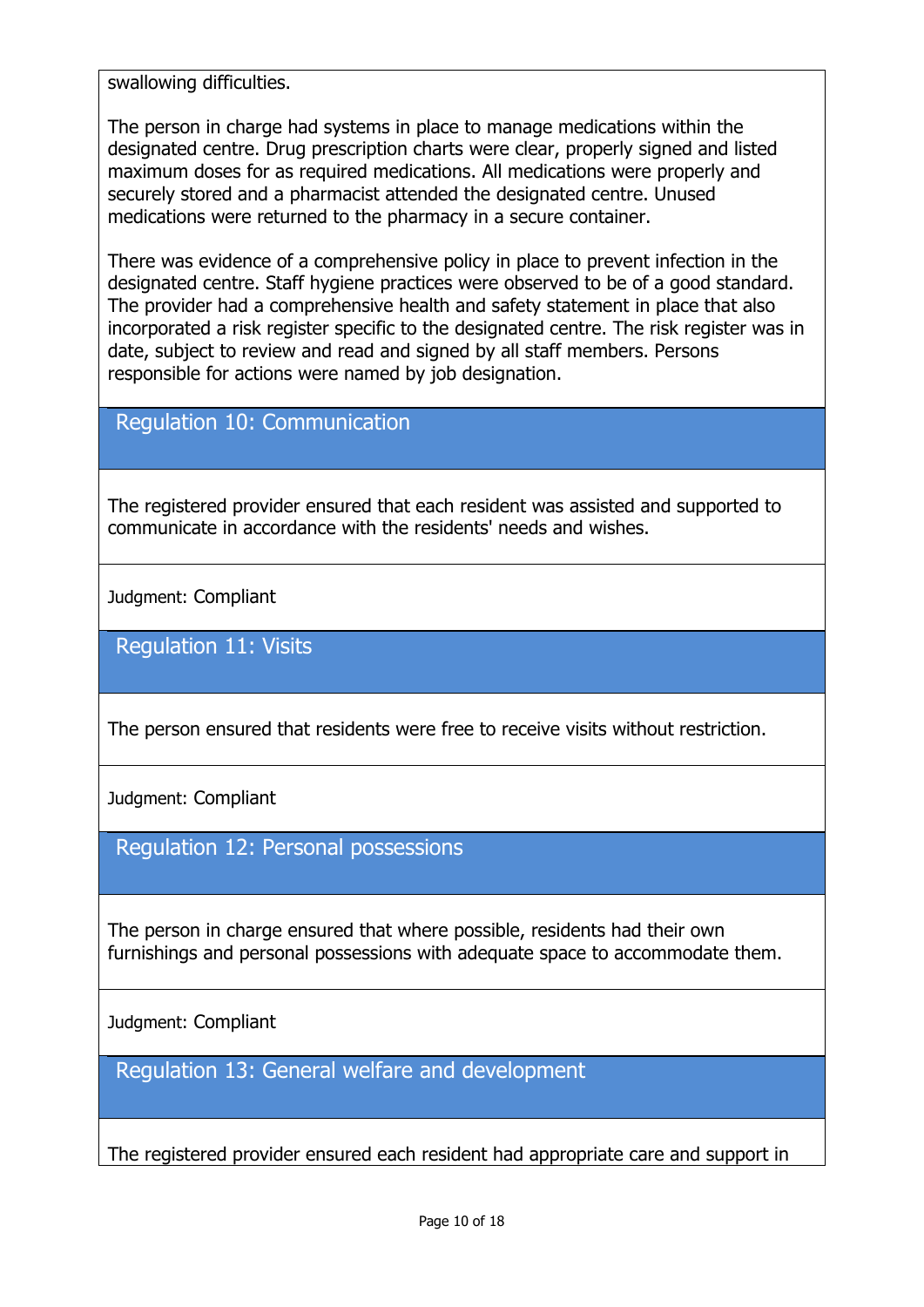accordance with the residents assessed needs and ability.

Judgment: Compliant

Regulation 17: Premises

The registered provider had ensured that the premises was laid out to meet the assessed needs of residents , however, one residents bedroom remained too small with no external view. Some areas required painting.

Judgment: Substantially compliant

Regulation 18: Food and nutrition

The person in charge ensured that each resident was provided with adequate food and drink that was wholesome, nutritious and offered choice at mealtimes.

Judgment: Compliant

Regulation 26: Risk management procedures

The registered provider ensured that there were systems in place to assess, manage and review risk.

Judgment: Compliant

Regulation 27: Protection against infection

The registered provider ensured that residents at risk of healthcare infections were protected by procedures and standards to prevent and control associated infections.

Judgment: Compliant

Regulation 28: Fire precautions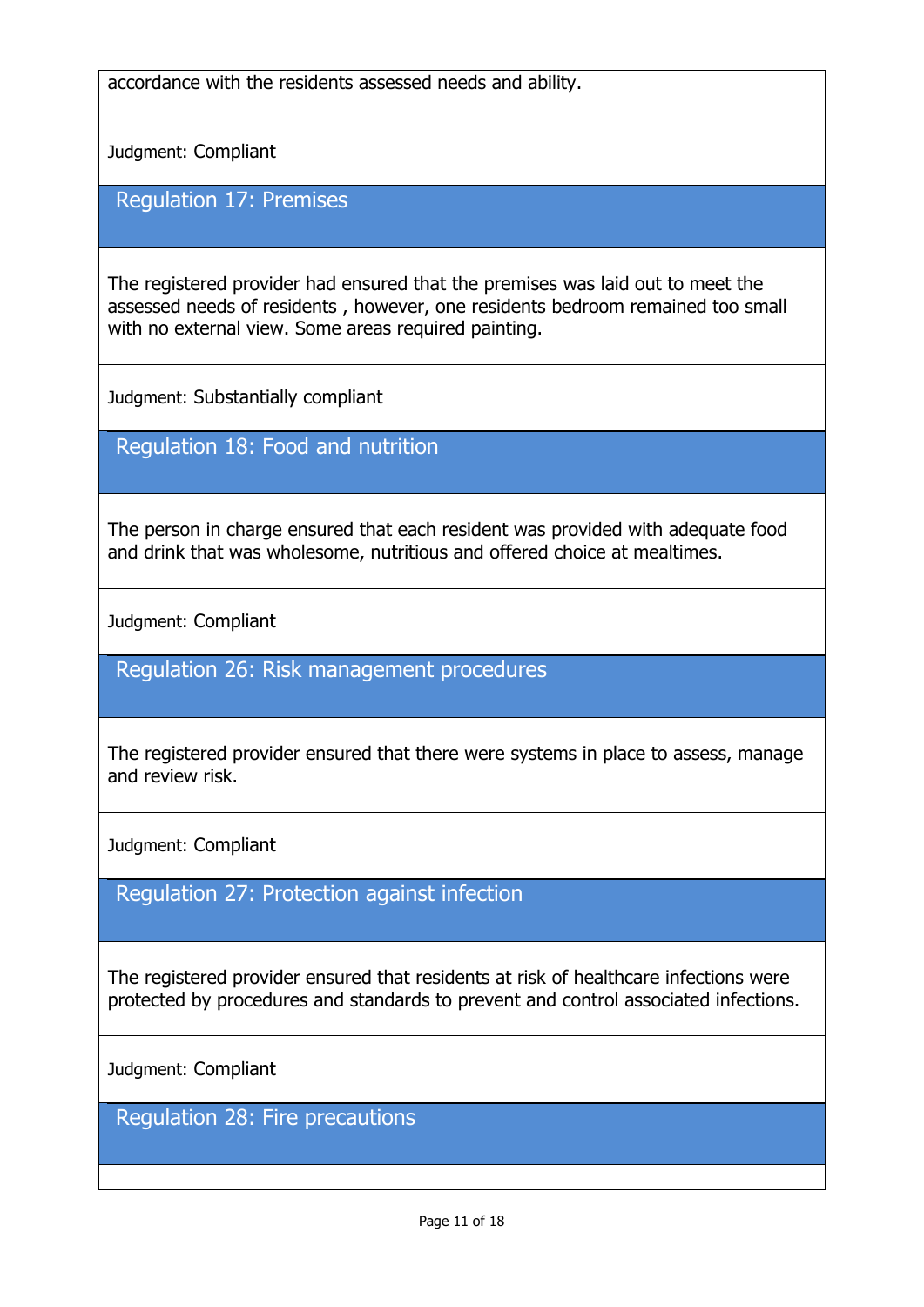The registered provider ensured that there were effective fire safety management systems in place.

Judgment: Compliant

Regulation 29: Medicines and pharmaceutical services

The person in charge ensured that the designated centre had suitable practices in place relating to the ordering, receipt, prescribing, storage, disposal and administration of medicines.

Judgment: Compliant

Regulation 5: Individual assessment and personal plan

The person in charge ensured that personal care plans were subject to review, however, hospital passports required updating to reflect current changes.

Judgment: Substantially compliant

Regulation 6: Health care

The registered provider had appropriate healthcare in place for each resident, having regard to residents' personal plans.

Judgment: Compliant

Regulation 7: Positive behavioural support

The registered provider ensured that procedures were applied in accordance with national policy and evidence based practice, in the least restrictive manner.

Judgment: Compliant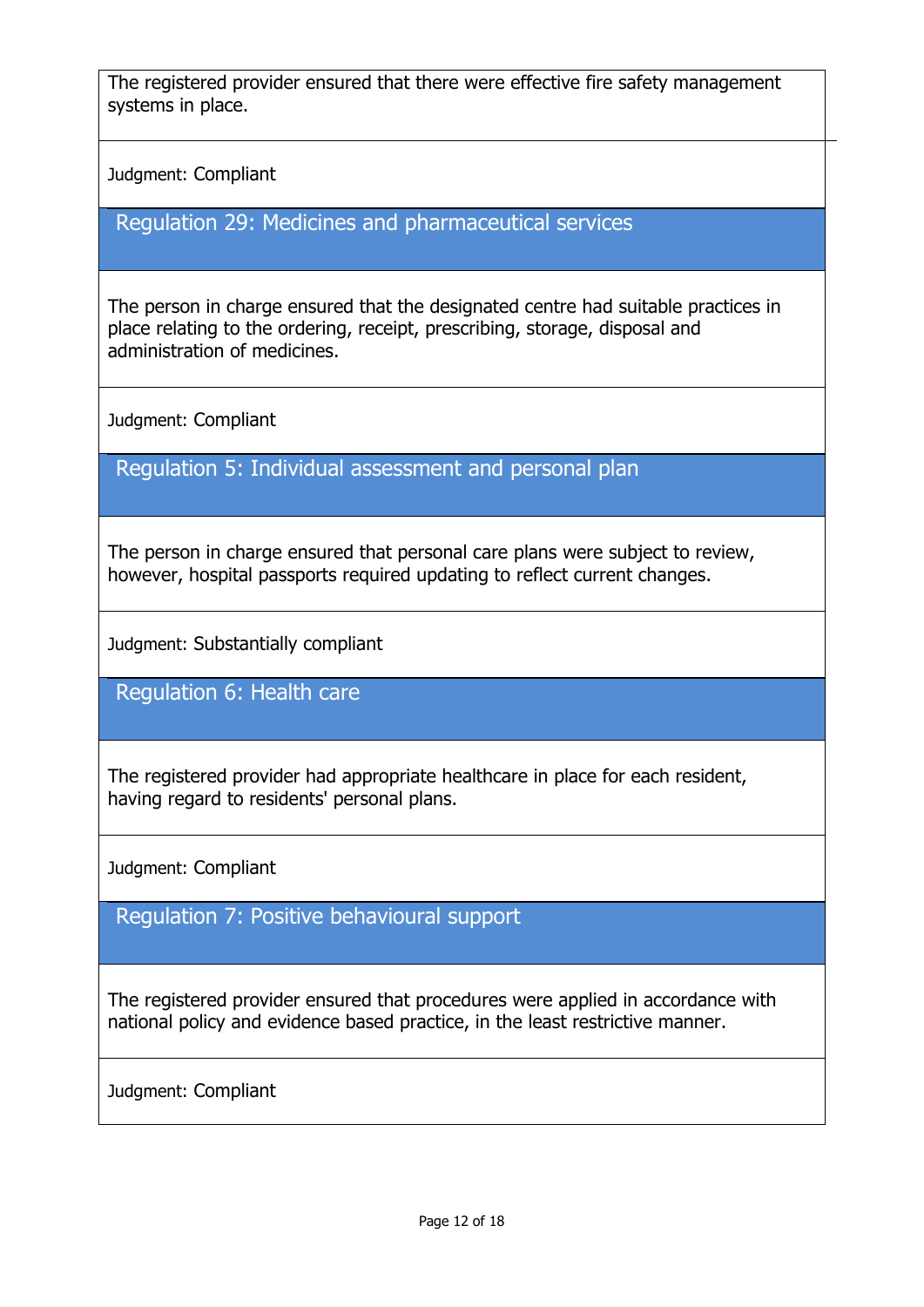#### **Appendix 1 - Full list of regulations considered under each dimension**

This inspection was carried out to assess compliance with the Health Act 2007 (as amended), the Health Act 2007 (Care and Support of Residents in Designated Centres for Persons (Children and Adults) with Disabilities) Regulations 2013, and the Health Act 2007 (Registration of Designated Centres for Persons (Children and Adults with Disabilities) Regulations 2013 - 2015 as amended and the regulations considered on this inspection were:

| <b>Regulation Title</b>                                     | <b>Judgment</b> |  |
|-------------------------------------------------------------|-----------------|--|
|                                                             |                 |  |
| Views of people who use the service                         |                 |  |
| <b>Capacity and capability</b>                              |                 |  |
| Regulation 14: Persons in charge                            | Compliant       |  |
| Regulation 15: Staffing                                     | Substantially   |  |
|                                                             | compliant       |  |
| Regulation 16: Training and staff development               | Compliant       |  |
| Regulation 19: Directory of residents                       | Substantially   |  |
|                                                             | compliant       |  |
| Regulation 23: Governance and management                    | Compliant       |  |
| Regulation 24: Admissions and contract for the provision of | Compliant       |  |
| services                                                    |                 |  |
| Regulation 3: Statement of purpose                          | Compliant       |  |
| Regulation 31: Notification of incidents                    | Compliant       |  |
| Regulation 34: Complaints procedure                         | Compliant       |  |
| <b>Quality and safety</b>                                   |                 |  |
| Regulation 10: Communication                                | Compliant       |  |
| <b>Regulation 11: Visits</b>                                | Compliant       |  |
| Regulation 12: Personal possessions                         | Compliant       |  |
| Regulation 13: General welfare and development              | Compliant       |  |
| Regulation 17: Premises                                     | Substantially   |  |
|                                                             | compliant       |  |
| Regulation 18: Food and nutrition                           | Compliant       |  |
| Regulation 26: Risk management procedures                   | Compliant       |  |
| Regulation 27: Protection against infection                 | Compliant       |  |
| Regulation 28: Fire precautions                             | Compliant       |  |
| Regulation 29: Medicines and pharmaceutical services        | Compliant       |  |
| Regulation 5: Individual assessment and personal plan       | Substantially   |  |
|                                                             | compliant       |  |
| Regulation 6: Health care                                   | Compliant       |  |
| Regulation 7: Positive behavioural support                  | Compliant       |  |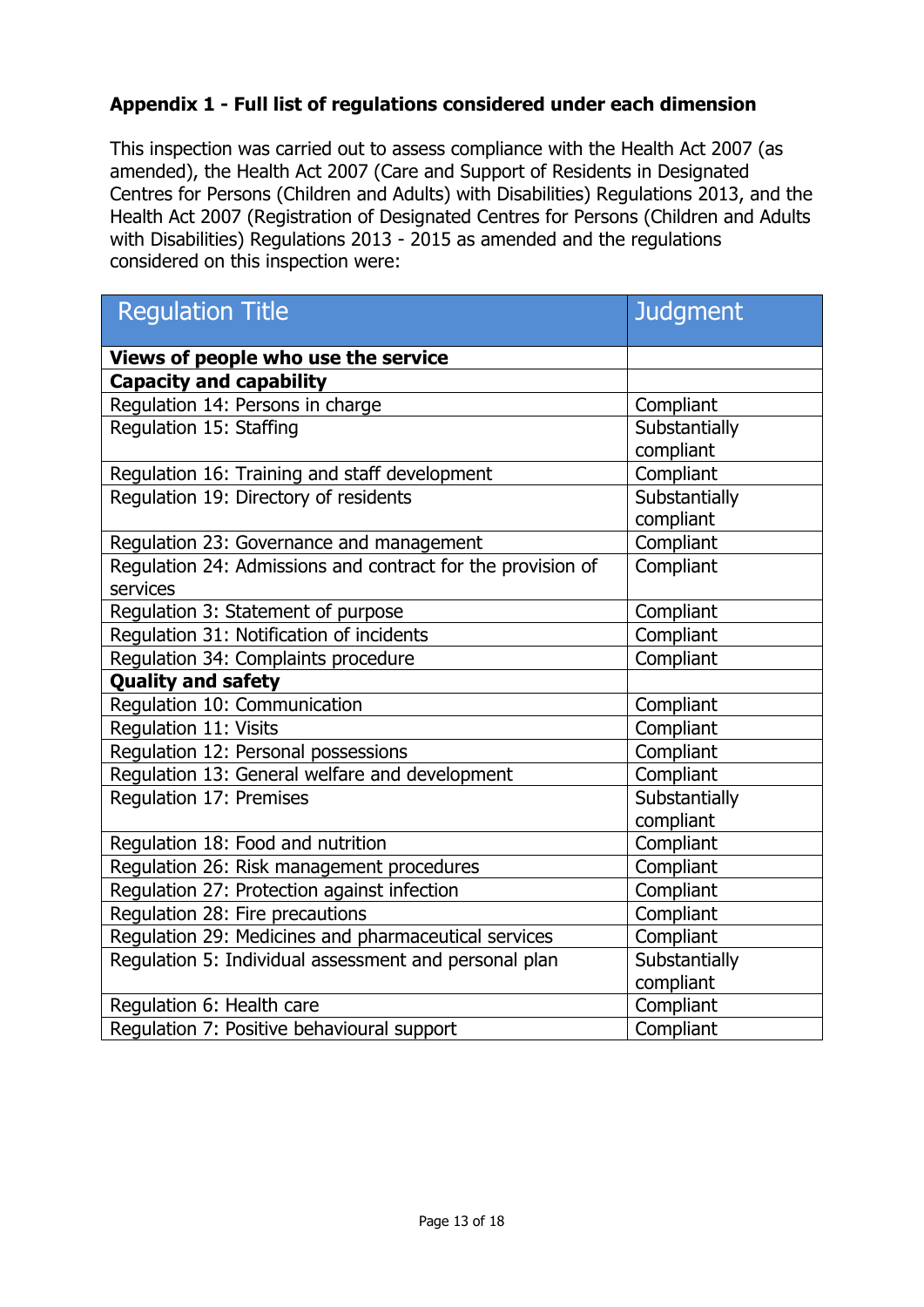# **Compliance Plan for St Vincent's Residential Services Group C OSV-0003926**

### **Inspection ID: MON-0023373**

#### **Date of inspection: 19/03/2019**

#### **Introduction and instruction**

This document sets out the regulations where it has been assessed that the provider or person in charge are not compliant with the Health Act 2007 (Care and Support of Residents in Designated Centres for Persons (Children And Adults) With Disabilities) Regulations 2013, Health Act 2007 (Registration of Designated Centres for Persons (Children and Adults with Disabilities) Regulations 2013 and the National Standards for Residential Services for Children and Adults with Disabilities.

This document is divided into two sections:

Section 1 is the compliance plan. It outlines which regulations the provider or person in charge must take action on to comply. In this section the provider or person in charge must consider the overall regulation when responding and not just the individual non compliances as listed section 2.

Section 2 is the list of all regulations where it has been assessed the provider or person in charge is not compliant. Each regulation is risk assessed as to the impact of the non-compliance on the safety, health and welfare of residents using the service.

A finding of:

- **Substantially compliant -** A judgment of substantially compliant means that the provider or person in charge has generally met the requirements of the regulation but some action is required to be fully compliant. This finding will have a risk rating of yellow which is low risk.
- **Not compliant -** A judgment of not compliant means the provider or person in charge has not complied with a regulation and considerable action is required to come into compliance. Continued non-compliance or where the non-compliance poses a significant risk to the safety, health and welfare of residents using the service will be risk rated red (high risk) and the inspector have identified the date by which the provider must comply. Where the noncompliance does not pose a risk to the safety, health and welfare of residents using the service it is risk rated orange (moderate risk) and the provider must take action *within a reasonable timeframe* to come into compliance.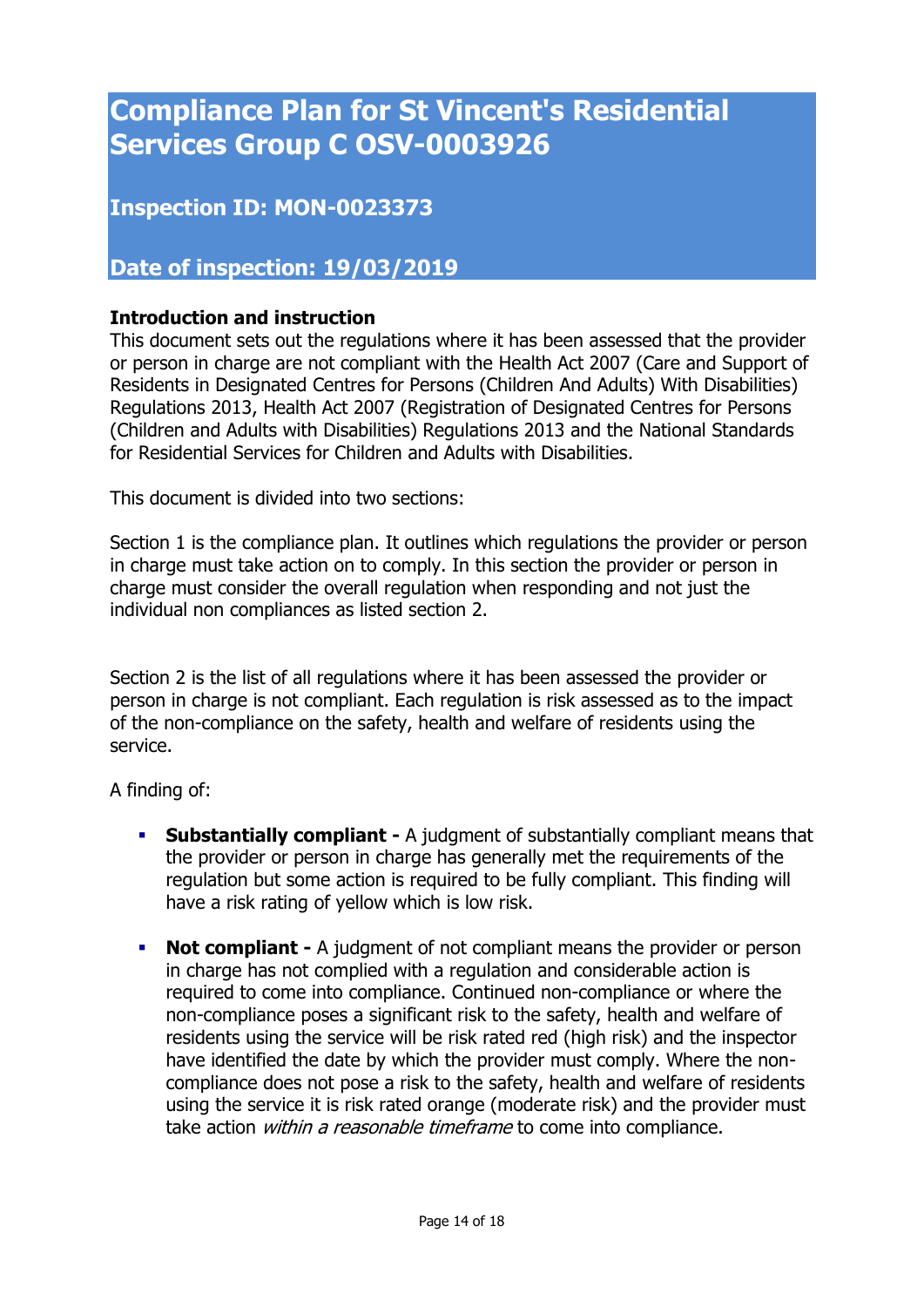# **Section 1**

The provider and or the person in charge is required to set out what action they have taken or intend to take to comply with the regulation in order to bring the centre back into compliance. The plan should be **SMART** in nature. **S**pecific to that regulation, **M**easurable so that they can monitor progress, **A**chievable and **R**ealistic, and **T**ime bound. The response must consider the details and risk rating of each regulation set out in section 2 when making the response. It is the provider's responsibility to ensure they implement the actions within the timeframe.

#### **Compliance plan provider's response:**

| <b>Regulation Heading</b>                                                                                                                                                                                                                                                                                                                                                                                                                                                                       | <b>Judgment</b>                |  |  |
|-------------------------------------------------------------------------------------------------------------------------------------------------------------------------------------------------------------------------------------------------------------------------------------------------------------------------------------------------------------------------------------------------------------------------------------------------------------------------------------------------|--------------------------------|--|--|
| Regulation 15: Staffing                                                                                                                                                                                                                                                                                                                                                                                                                                                                         | <b>Substantially Compliant</b> |  |  |
| Outline how you are going to come into compliance with Regulation 15: Staffing:<br>Since inspection additional hours of direct care staffing have been assigned to the center.<br>One resident since inspection has moved to an apartment in the designate center and<br>additional staffing from house hold department has been assigned cleaning responsibility<br>for this area, thus increasing household staff support to the center. These increases are<br>in place since $24/04/2019$ . |                                |  |  |
| Regulation 19: Directory of residents                                                                                                                                                                                                                                                                                                                                                                                                                                                           | <b>Substantially Compliant</b> |  |  |
| Outline how you are going to come into compliance with Regulation 19: Directory of<br>residents:                                                                                                                                                                                                                                                                                                                                                                                                |                                |  |  |
| The directory of Residents had not been updated at the time of inspection to reflect the<br>transfer of a resident from the centre two weeks prior to inspection. On the day of<br>inspection his was amended. The person in charge will ensure that going forward the<br>Directory of Residents is up to date.                                                                                                                                                                                 |                                |  |  |
| Regulation 17: Premises                                                                                                                                                                                                                                                                                                                                                                                                                                                                         | <b>Substantially Compliant</b> |  |  |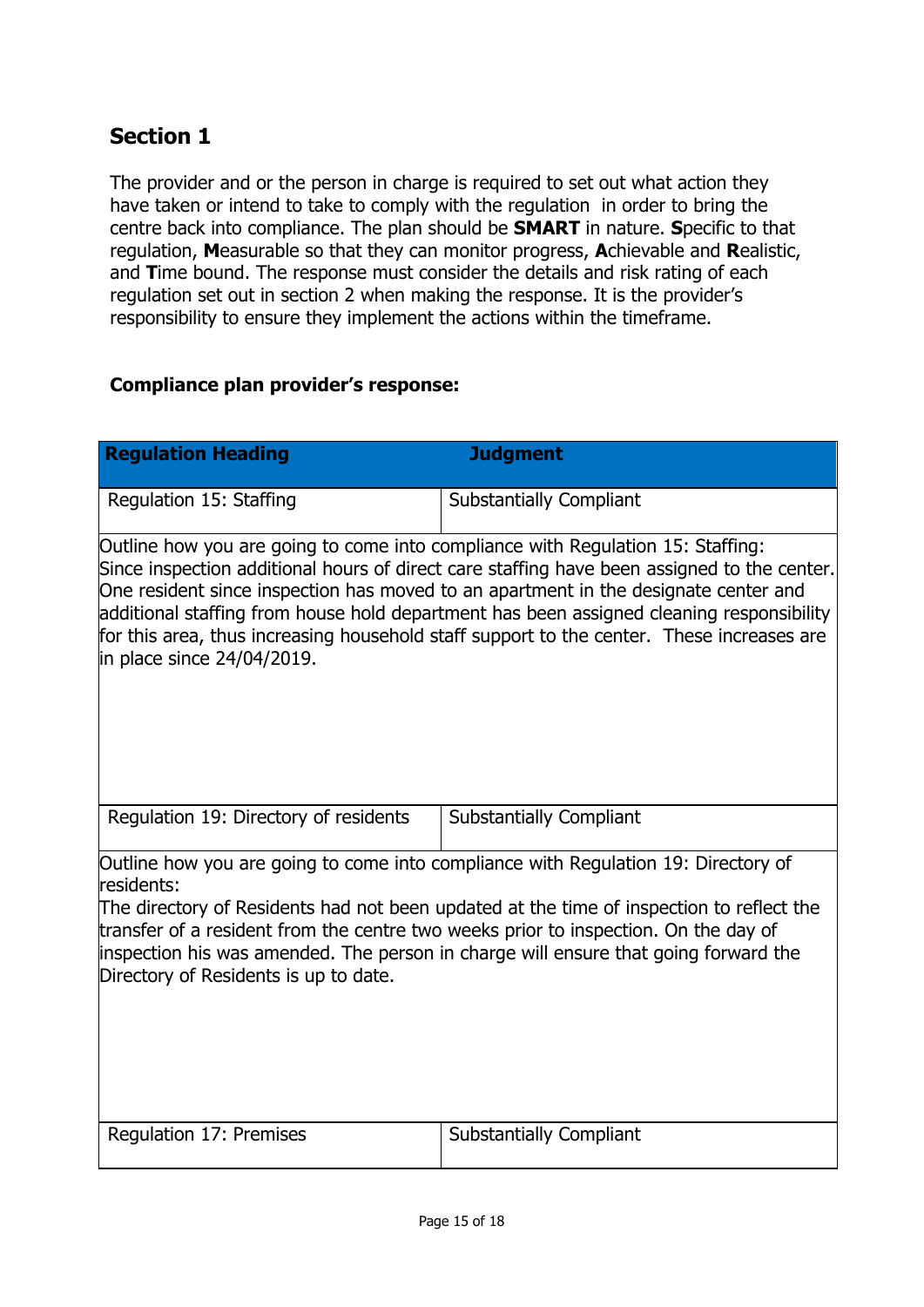Outline how you are going to come into compliance with Regulation 17: Premises: The service manager will arrange with the maintenance manager and Person in Charge for areas requiring painting and repair to be completed.

Regarding the bedroom re light and space, as per report the resident has since inspection transitioned to the apartment within the center. This has resulted in a large and bright bedroom being vacated; this will facilitate the transfer from the small bedroom for the other resident.

| Regulation 5: Individual assessment<br>and personal plan                                                                                                                                                            | <b>Substantially Compliant</b> |
|---------------------------------------------------------------------------------------------------------------------------------------------------------------------------------------------------------------------|--------------------------------|
| Outline how you are going to come into compliance with Regulation 5: Individual<br>assessment and personal plan:<br>All residents hospital passports have been reviewed and are up to date since the<br>inspection. |                                |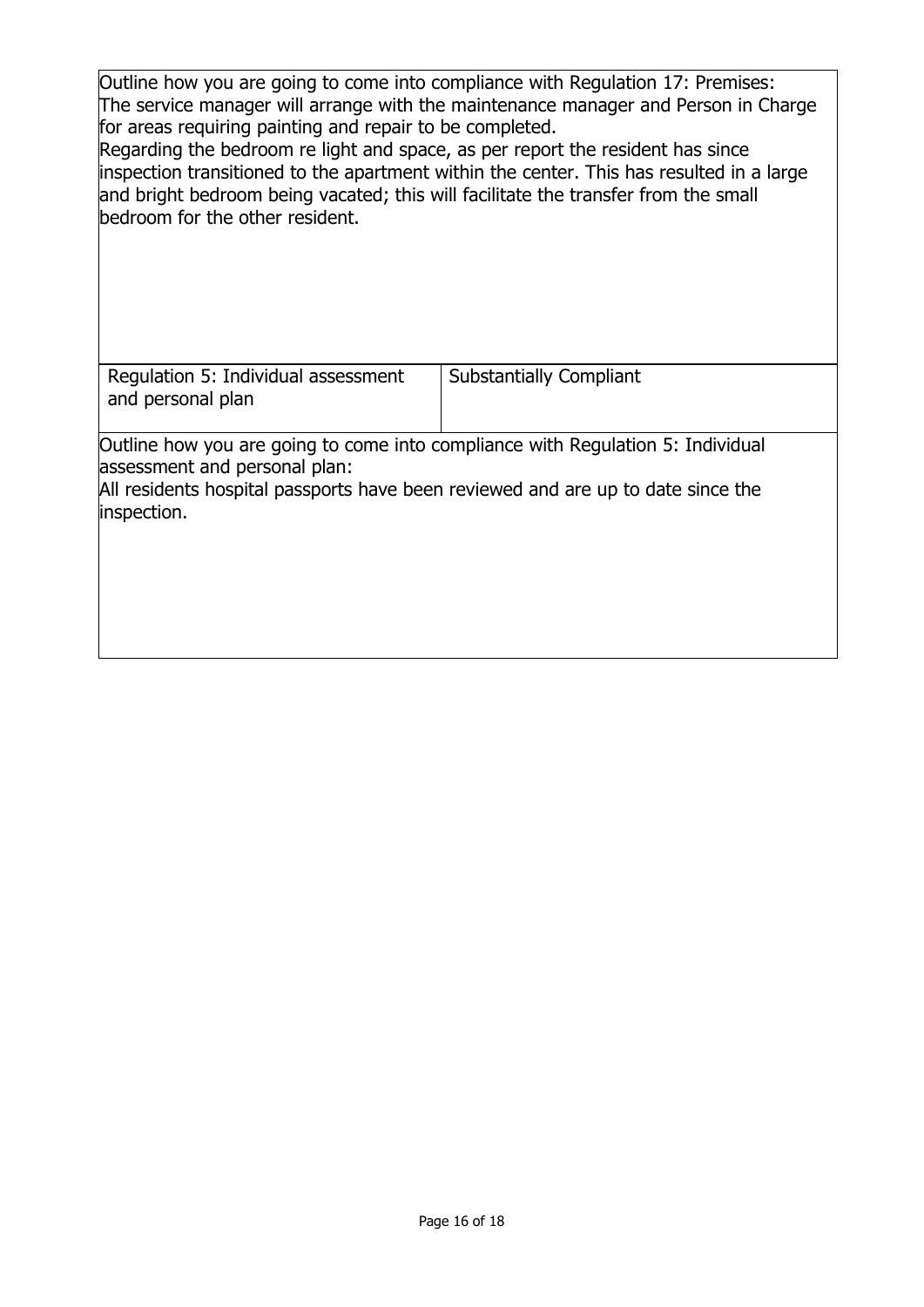# **Regulations to be complied with**

The provider or person in charge must consider the details and risk rating of the following regulations when completing the compliance plan in section 1. Where a regulation has been risk rated red (high risk) the inspector has set out the date by which the provider or person in charge must comply. Where a regulation has been risk rated yellow (low risk) or orange (moderate risk) the provider must include a date (DD Month YY) of when they will be compliant.

The registered provider or person in charge has failed to comply with the following regulation(s).

| <b>Regulation</b>      | <b>Regulatory</b><br>requirement                                                                                                                                                                                                                                                   | <b>Judgment</b>            | <b>Risk</b><br>rating | Date to be<br>complied with |
|------------------------|------------------------------------------------------------------------------------------------------------------------------------------------------------------------------------------------------------------------------------------------------------------------------------|----------------------------|-----------------------|-----------------------------|
| Regulation 15(1)       | The registered<br>provider shall<br>ensure that the<br>number,<br>qualifications and<br>skill mix of staff is<br>appropriate to the<br>number and<br>assessed needs of<br>the residents, the<br>statement of<br>purpose and the<br>size and layout of<br>the designated<br>centre. | Substantially<br>Compliant | Yellow                | 24/04/2019                  |
| Regulation<br>17(1)(a) | The registered<br>provider shall<br>ensure the<br>premises of the<br>designated centre<br>are designed and<br>laid out to meet<br>the aims and<br>objectives of the<br>service and the<br>number and needs<br>of residents.                                                        | Substantially<br>Compliant | Yellow                | 31/07/2019                  |
| Regulation<br>17(1)(c) | The registered<br>provider shall<br>ensure the<br>premises of the                                                                                                                                                                                                                  | Substantially<br>Compliant | Yellow                | 31/07/2019                  |